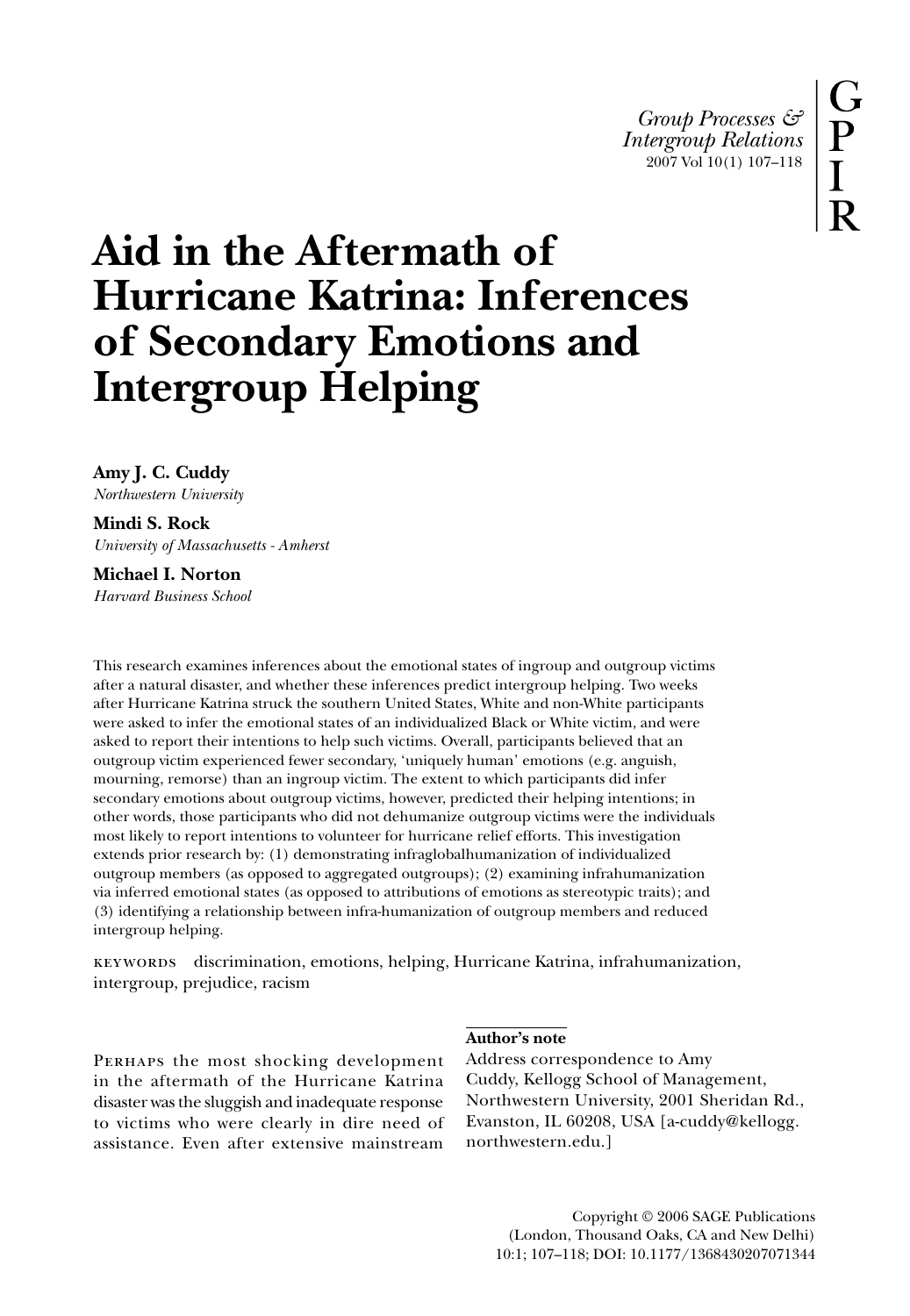news coverage of the miserable conditions at the Convention Center and Superdome in New Orleans, days passed before water, food, and medical supplies were delivered and before victims were finally evacuated. Michael Brown, the Director of the Federal Emergency Management Agency, famously joked in emails about how his clothing looked on television as he failed to respond to emails which—with increasingly frantic tones—described the unfolding crisis (Associated Press, 2005). Why was Brown's response, and the response of others responsible for handling the crisis, so muted and delayed? Was there something about those responsible for helping that impeded the helping response? Was there something about those who needed help that failed to motivate those responsible to engage? We suggest that it was a combination of the two: the particular mix of those responsible for helping and those in need of help obstructed the realization of an adequate helping response.

Specifically, this research examines how differences in observers' beliefs about the emotional anguish of victims may have contributed to the inadequate response following Hurricane Katrina, whose victims disproportionately were Black, Latino, and poor (Branch, 2005; Gelineau, 2005; The Washington Post, 2005). After encountering tremendous stress and loss, many of the victims were likely experiencing complex and intense emotions such as grief, mourning, and dismay. We propose that the modal consumer of news coverage of Katrina—middle-class White Americans—failed to perceive Katrina victims as experiencing those emotions, and that this denial enervated the overall helping response.

People are more likely to help an ingroup member than an outgroup member (Hornstein, 1978; Levine, Prosser, Evans, & Reicher, 2005; Turner, Hogg, Oakes, Reicher, & Wetherell, 1987). The present research aims to shed light on why people display an intergroup helping bias, by examining how people's inferences about the emotional states of victims may both trigger and impede helping responses to outgroups. We emphasize the role of intergroup bias in this process, predicting that: (a) people will perceive outgroup victims as experiencing less emotional anguish than ingroup victims (both Whites observing Black victims, and non-Whites observing White victims); and (b) these differences will predict willingness to come to the aid of members of outgroups.

# **Ascribing emotions to ingroups vs. outgroups**

How are emotions ascribed to ingroups and outgroups? A recent social psychological account comes from the social identity perspective, uniting the concepts of ingroup favoritism (Brewer & Brown, 1998) and subjective essentialism (Corneille & Leyens, 1994; Rothbart & Taylor, 1992). Leyens and colleagues (2000, 2001, 2003; Demoulin et al., 2004) describe how people are motivated to reserve the 'uniquely human' essence for ingroups and to withhold it from outgroups. This phenomenon— 'infrahumanization'—involves ascribing greater intelligence (Crocker, Major, & Steele, 1998) and language competency (Giles & Coupland, 1991) to ingroups, while denying outgroups those same competencies (Harris & Fiske, in press).

Infrahumanization also involves attributing to outgroups less capacity for feeling a full range of emotions (see Leyens et al., 2003 for a review). This theoretical approach differentiates primary emotions, such as pleasure, fear, and rage, from secondary emotions, such as admiration, resentment, and disappointment (Demoulin et al. 2004). The former are believed to be experienced by both human and non-human animals; the latter are believed to be experienced exclusively by humans. Perceivers associate primary emotions, which do not impart a human essence, equally with ingroups and outgroups. However, perceivers consistently associate more uniquely human (i.e. secondary) emotions with ingroups than with outgroups, a finding that is robust across varied intergroup contexts: Frenchspeaking (i.e. Walloonian) and Dutch-speaking (i.e. Flemish) Belgians (Paladino et al., 2002), Italians and North Africans (Vaes, Paladino, Castelli, Leyens, & Giovanazzi, 2003), and White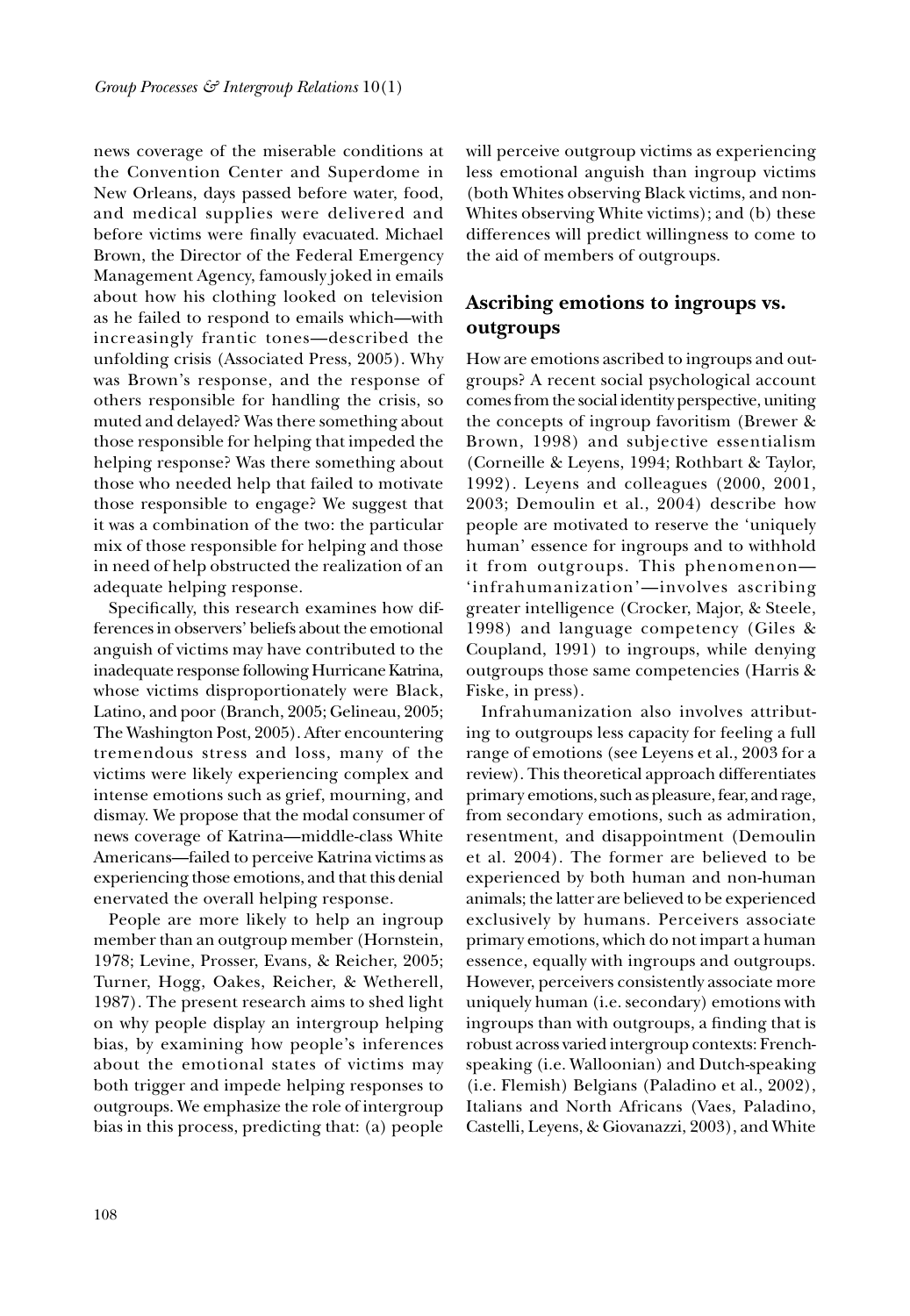Americans and Native Americans (Castano & Giner-Sorolla, 2006), among others. It should also be noted that, intergroup social status differences do not moderate the ascription of more secondary emotions to ingroups than to outgroups; high status groups infrahumanize low status groups, and vice versa.

# **Inferring emotional states of individualized outgroup members**

Thus far, researchers have not demonstrated infra-humanization of individualized outgroup members (Cortes et al., 2002 as cited in Leyens et al., 2003). That is, when an outgroup member is individualized, or personalized, by a first and last name, infrahumanization seems to vanish. Leyens and colleagues interpret these findings as evidence that infrahumanization is an intergroup, not an interpersonal, phenomenon  $(Leyens et al., 2003).<sup>1</sup> However, in most of these$ studies, participants were asked to *ascribe emotions as traits* of groups by indicating whether a list of emotions characterize a given group (e.g. Leyens et al., 2001; Paladino et al., 2002; Vaes et al., 2003). In other words, participants were not asked to *infer the emotional states* of a group member in response to a given situation—how that person might be feeling—but whether or not the emotions are stereotypic traits of the group or group member.

The present research examines how perceivers infer emotions as states of individualized group members. People use different strategies for inferring mental states (such as emotions) of members of ingroups versus outgroups. Projection—using the self as a prototype to infer another's mental state—is used to infer the mental states of similar others and ingroup members, while stereotyping—using generalized beliefs about a social group to infer another's mental state—is used to infer the mental states of dissimilar others and outgroup members (Ames, 2004a, 2004b). Because most individuals experience both primary and secondary emotions themselves, they should project both kinds of emotions onto members of ingroups when inferring emotions; because people stereotype outgroups as experiencing fewer uniquely human emotions than ingroups, they should be less likely to infer secondary emotions about members of an outgroup. We hypothesize that when participants are asked to infer the emotional state of a Hurricane Katrina victim, they will infer fewer secondary emotions when that victim is an outgroup member than when that victim is an ingroup member, but their inferences of primary emotions will not differ.

# **Emotion inferences and intergroup helping**

How might these differences in inferred emotional states relate to intergroup behavior, in this case helping responses to Katrina victims? We propose that humanization (i.e. inferences of higher secondary emotions) of individual outgroup victims promotes intergroup helping by personalizing and increasing the perceived similarity to the outgroup member. First, people are more generous toward personalized victims than they are toward aggregated victims (Small & Loewenstein, 2003). For example, using personalizing (i.e. humanizing) information to single out an individual child with cancer, rather than referring to a group of children with cancer, greatly increases donations to cancer funds (Kogut & Ritov, 2005a, 2005b). Second, and more pertinent to the present research, both empathizing with an outgroup (Batson, Chang, Orr, & Rowland, 2002; Batson et al., 1997) and actively considering an outgroup member's point of view (i.e. perspective-taking; Galinsky & Ku, 2004; Galinsky & Moskowitz, 2000; Vescio, Sechrist, & Paolucci, 2003) can ameliorate intergroup relations and facilitate intergroup helping. Empathy is elicited, in part, by viewing the other as similar to the self or the ingroup (Batson, Turk, Shaw, & Klein, 1995; but also see Batson, Lishner, Cook, & Sawyer, 2005). Experiencing empathy can also increase the perceived similarity to the target, which has been shown to mediate the link between empathy and helping (Sturmer, Snyder, Kropp, & Siem, 2006). From an evolutionary perspective, empathy renders the other's needs self-relevant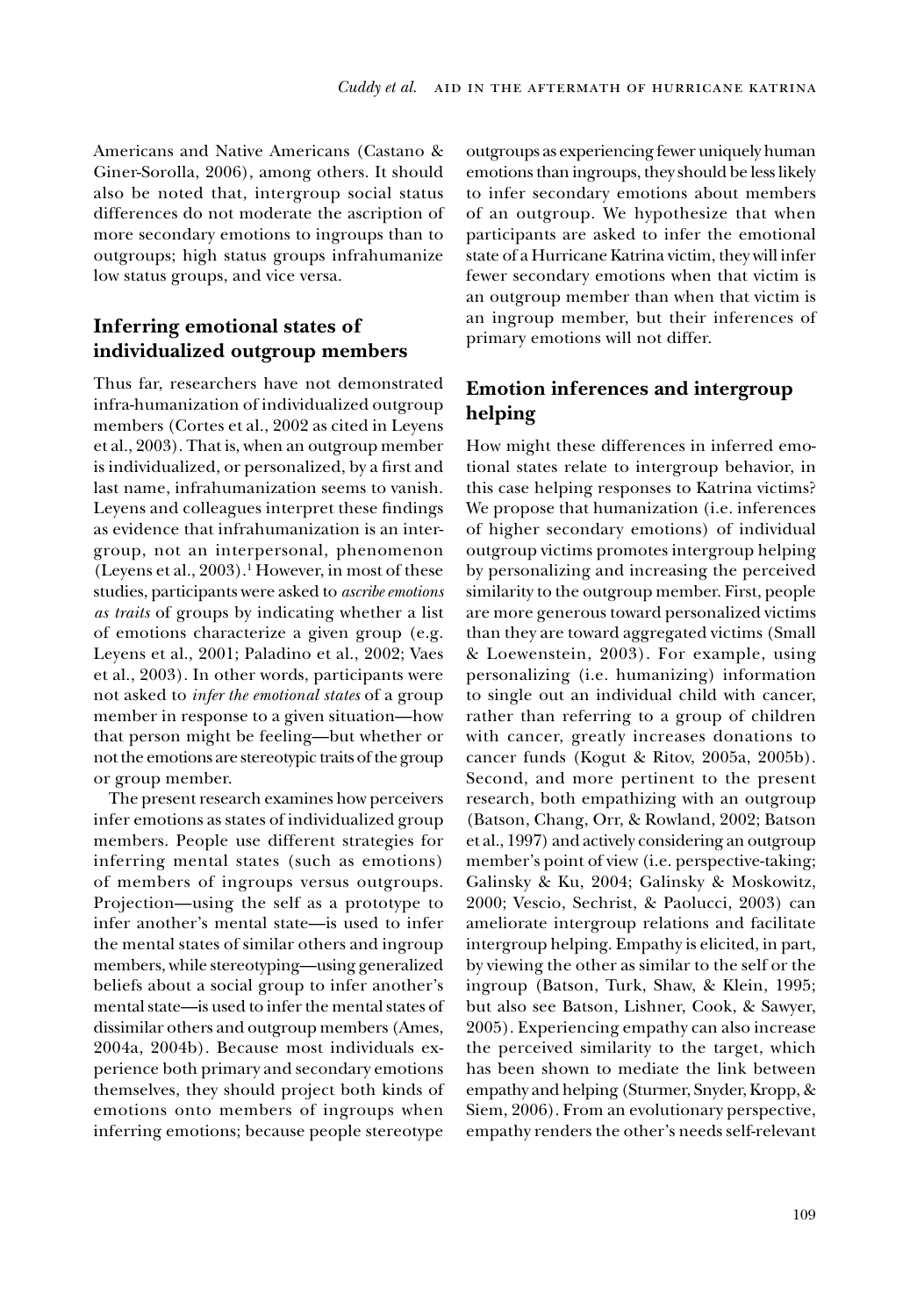(Cialdini, Brown, Lewis, Luce, & Neuberg, 1997) and sensitizes perceivers to exactly what those needs are (Sibicky, Schroeder, & Dovidio, 1995), thus eliciting helping responses. Similarly, by creating an overlap between the self and the outgroup (Galinsky & Moskowitz, 2000), perspective-taking increases perceived similarity and encourages helping responses to outgroup members.

By considering the distinction between inferences of primary versus secondary emotions, we hope to theoretically refine the relationship between empathy and intergroup helping. The core idea of infrahumanization is that, by attributing fewer secondary (but equal primary) emotions to outgroups, perceivers deny them the human essence, which they reserve for the ingroup. This denial of the experience of secondary emotions should decrease the perceived similarity, or overlap, between the ingroup and the outgroup, thus impeding help-giving. On the other hand, humanizing an outgroup—via the attribution of secondary emotions—should increase the perceived similarity between the ingroup and the outgroup, thus facilitating help-giving. In sum, we hypothesize that inferences of higher secondary—but not primary—emotions about an outgroup victim will increase the likelihood that the perceiver will offer help.

Why would secondary emotions more strongly predict intergroup helping than intragroup helping? We suggest that, because inferences of secondary emotions are normative when observing members of the ingroup (e.g. Leyens et al., 2001), they are not diagnostic in predicting ingroup-directed behavior. For outgroups, on the other hand, inferences of secondary emotions are rare, possibly making such inferences highly salient—and possibly highly diagnostic—in predicting behavior toward outgroups; we explore this possibility in the study below.

#### **Summary of hypotheses**

The present study tested two hypotheses. First, we predict that participants will infer higher secondary emotions about the states of individualized *in*group victims than about individualized *out*group victims, but will not differentiate ingroup and outgroup victims on inferences of primary emotions. Second, we predict that participants who infer lower secondary emotions will be less likely to report intentions to help with Katrina relief efforts. However, we predict that this relationship between infrahumanization and helping intentions will be stronger in intergroup conditions (i.e. non-White participants rating White victim; White participants rating Black victim) than in intragroup conditions. By examining intergroup reactions to victims of an actual disaster shortly after it occurred, we are able to examine these processes in a real-world context.

## **Preliminary study: Scale development**

We conducted a preliminary study to obtain ratings of the primary emotions (confusion, pain, distress, fear, panic, anger, rage) and secondary emotions (grief, sorrow, mourning, anguish, guilt, remorse, resentment) used in the main study (below). Though previous infrahumanization research has measured both negative and positive emotions, we thought it unlikely that observers would perceive Katrina victims as experiencing positive emotions such a short time after the storm. Also, the inclusion of positive emotion items might have artificially decreased the variance in the ratings on the more relevant negative emotions. Thus, we chose to omit positive emotions and include only negative ones.

Seventy Rutgers University undergraduates volunteered to complete the questionnaire, rating the 14 emotions on four questions: 'Is the ability to experience this emotion exclusive to human beings or can animals also experience it?' (humanity); 'Does the experience of this emotion involve cognitive components, i.e., how much thinking is associated with this emotion?' (cognitive complexity); 'Does the fact that people experience this emotion give us, in your opinion, any idea about their moral nature, about their morality?' (morality); and 'How negative is this emotion?' (valence), using a 5-point scale (1 = *not at all*, 5 = *extremely*). The humanity, cognitive complexity, and morality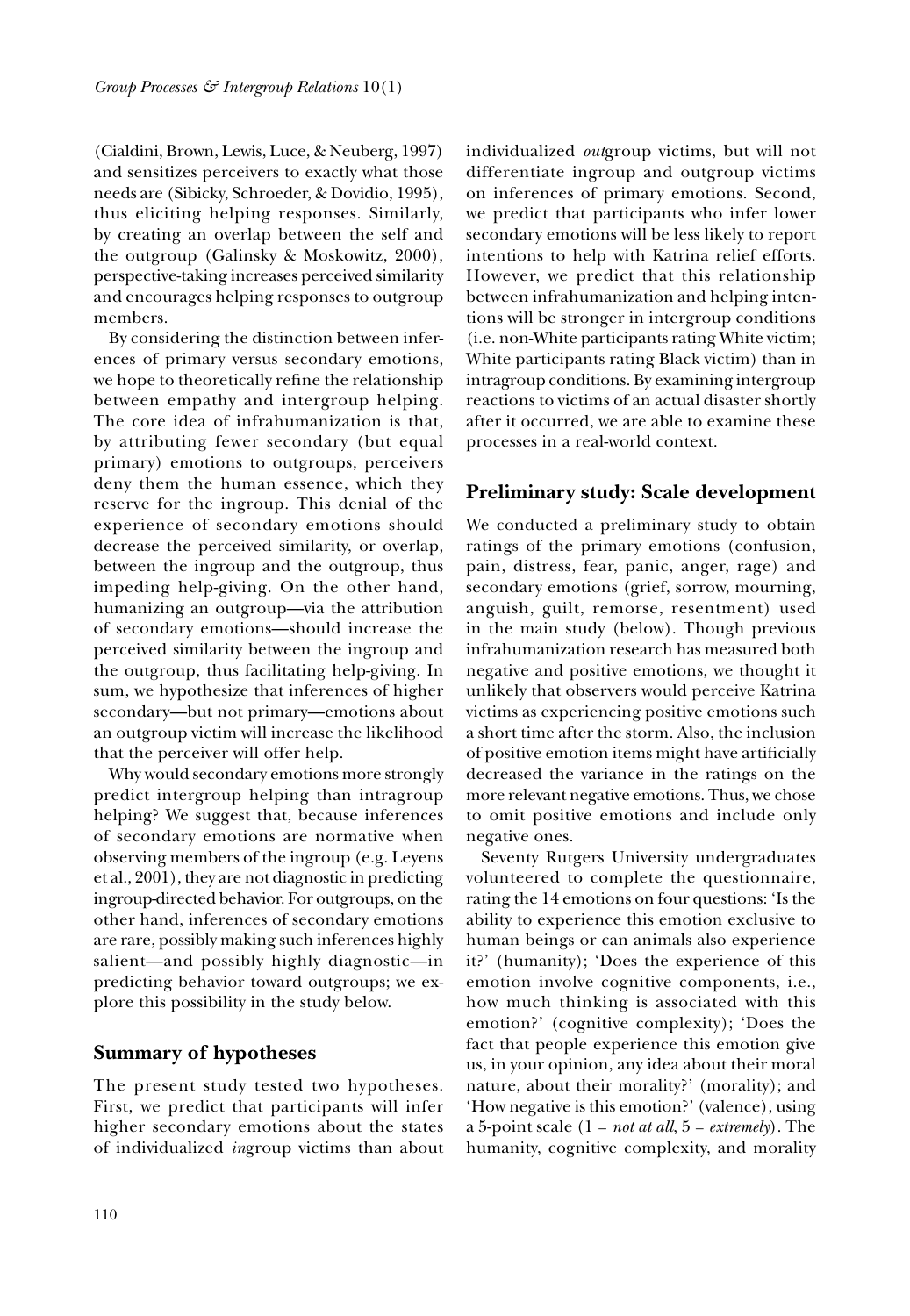items comprised the primary/secondary scale (see Demoulin et al., 2004). We measured valence to ensure that our two scales did not differ significantly on that variable, a potential confound. As expected, our primary (*M* = 1.58) and secondary  $(M = 3.31)$  emotions items differed significantly on the primary/secondary scale ( $t(12) = 8.42, p < .001$ ), but did not differ on valence (*t*(12) = .28, *ns*).

## **Method**

#### *Participants*

Participants for the main study were recruited at a New Brunswick, New Jersey train station during morning rush hour approximately two weeks after Hurricane Katrina. The experimenters approached participants and asked, 'Would you be willing to complete a short survey about Hurricane Katrina for \$2?' Participants who complied with the request were given a lettersized self-addressed stamped envelope, which contained the two-page questionnaire and two \$1 bills.

The experimenters distributed 238 questionnaires, 116 (49%) of which were completed and returned. Of those 116 participants, 51% were female; 53% were White, 16% were Black, 19% were Asian or Asian-American, 8% were non-White Latino; the remaining 4% responded 'other' or did not provide race information. Given our focus on a particular intergroup context, we excluded from the analyses the 25 participants who did not self-identify as Black, White, or Latino, reducing our data analysis *n* to 91 (62 White non-Latino participants, 29 Black and non-White Latino participants). We combined Black and Latino participants because these were the two groups who were disproportionately harmed by Hurricane Katrina (Branch, 2005; Gelineau, 2005; The Washington Post, 2005), and because our subsample of Black participants was not sufficient alone for the analyses. The same approach has been used in other empirical social science research, such as the Boston Federal Reserve Mortgage Lending Study that identified patterns of race discrimination in mortgage lending patterns (Munnell, Tootell, Brown, & McEneaney, 1996).

#### *Materials and procedure*

Participants read a fictionalized news story about a mother who had lost a child during Hurricane Katrina. We manipulated race by using names more common to Black Americans or White Americans (Bertrand & Mullainathan, 2004; Levitt & Dubner, 2005). The victim's surname, Johnson, was held constant across conditions. The story began, 'Two weeks after the storm, Tanesha/ Amanda Johnson has yet to hear word about her 2-year-old son, Tyrell/Joshua, who was with his uncle when Hurricane Katrina hit'. In about 200 words, the article goes on to describe the mother's efforts to find her lost child. We avoided using quotes or descriptions that conveyed information about the victim's emotional state. The child's fate was left unresolved.

On the next page, participants read, 'The following questions concern how Tanesha/Amanda Johnson might have been feeling at the time this story was reported. In your opinion, how much was Tanesha/Amanda Johnson feeling each of the following emotions?' Participants rated the seven secondary emotions (grief, sorrow, mourning, anguish, guilt, remorse, resentment) and the seven primary emotions (confusion, pain, distress, fear, panic, anger, rage), on a 5-point scale  $(1 = not at all to 5 = extremely)$ .

On the final page, participants were asked whether they intended to volunteer their time to Hurricane Katrina relief efforts (yes/no), and whether they had already volunteered (yes/no).

#### **Results**

#### *Inferred emotions*

Each emotion item was weighted by its rating on the continuous primary/secondary scale, which was centered around the median, from the preliminary study data. From the weighted scores, we created composite measures of primary  $(\alpha = .82)$  and secondary  $(\alpha = .80)$  emotions.

We submitted the primary and secondary emotions scales to a 2 (Victim Race: Black, White)  $\times$  2 (Participant Race: White, Black/ Latino) multivariate analysis of variance (ANOVA). There were no main effects of Victim Race or Participant Race on either of the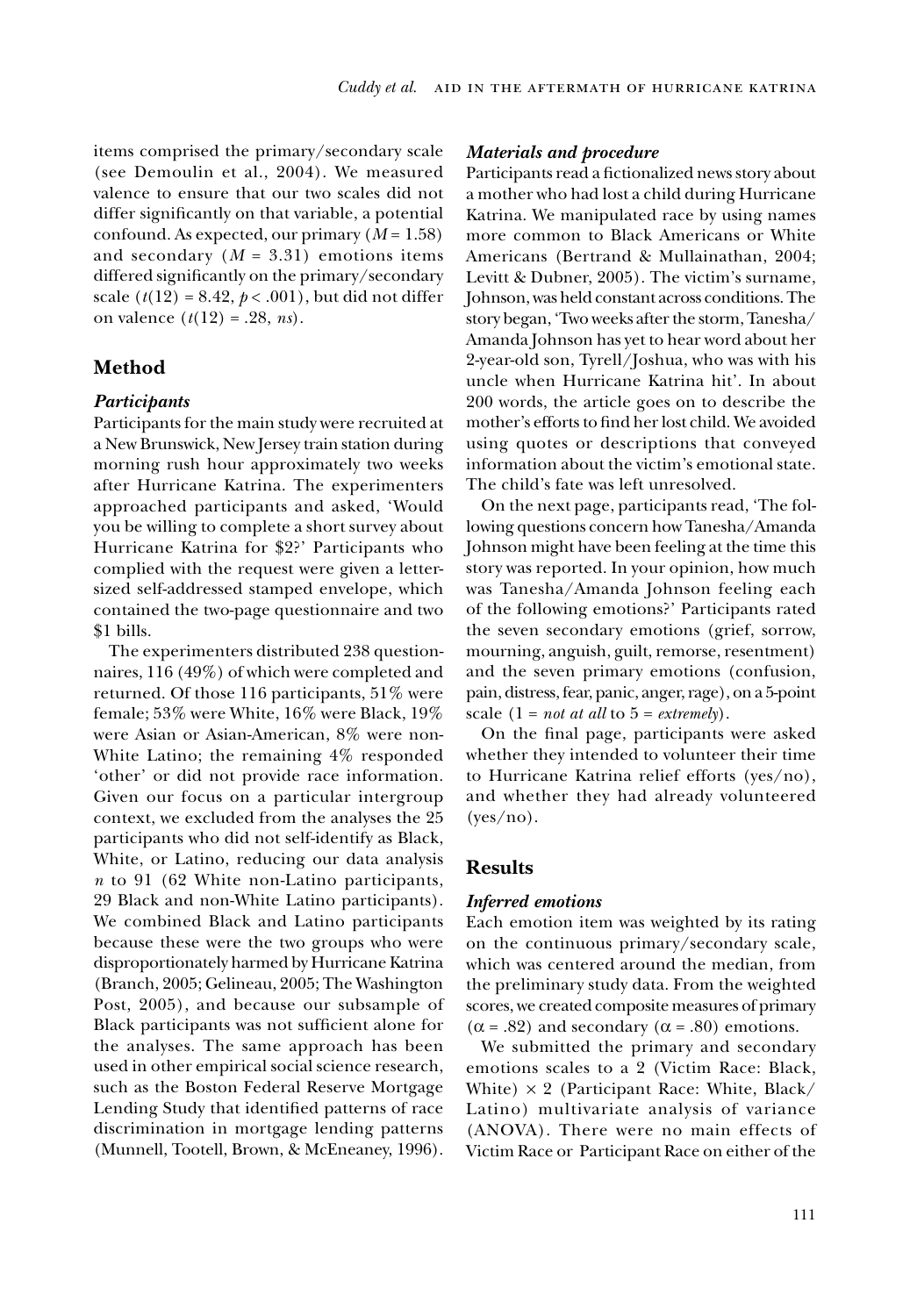emotions scales. As expected, the Victim Race × Participant Race interaction was not significant for the primary emotions scale  $(F(1, 91) = 1.96$ , *n*s); participants did not differentiate ingroup victims from outgroup victims when inferring primary emotions. However, the critical Victim Race × Participant Race interaction for the second ary emotions scale was significant  $(F(1, 91) = 5.62)$ ,  $p = .02$ ). As shown in Figure 1, the interaction took on the expected form, suggesting that participants made lower secondary emotion inferences for outgroup victims than for ingroup victims. To be certain that only secondary emotions, and not primary emotions, were affected by the intergroup context, we conducted a 2 (Victim Race: Black, White)  $\times$  2 (Participant Race: White, Black/Latino) analysis of covariance (ANCOVA) for each type of emotion, entering the other type as a covariate. For secondary emotions, when controlling for primary emotions, the Victim Race × Participant Race

interaction remained nearly significant  $(F(1,$ 91) = 3.60,  $p = .06$ ). For primary emotions, on the other hand, when controlling for secondary emotions the Victim Race × Participant Race interaction was not significant  $(F(1, 91) = .07)$ , *ns*). Consistent with prior infra-humanization research, participants demonstrated an intergroup bias in their inferences of secondary, but not primary, emotions.

We conducted more focused comparisons, as well. As predicted, Black/Latino participants inferred lower secondary emotions about the White victim  $(M = 1.37)$  than about the Black victim  $(M=1.77)$   $(t(27) = 2.40, p = .02)$ .<sup>2</sup> White participants' inferences of secondary emotions about Black ( $M = 1.60$ ) and White ( $M = 1.67$ ) victims differed in the predicted direction, but this difference was not significant  $(t(60) = .58,$ *ns*). White participants inferred lower secondary emotions than Black/Latino participants about the Black victim  $(t(48) = 2.08, p < .05)$ , and slightly



*Figure 1.* Inferences of secondary emotions by participant race and victim race  $(F(1, 91) = 5.62, p = .02)$ .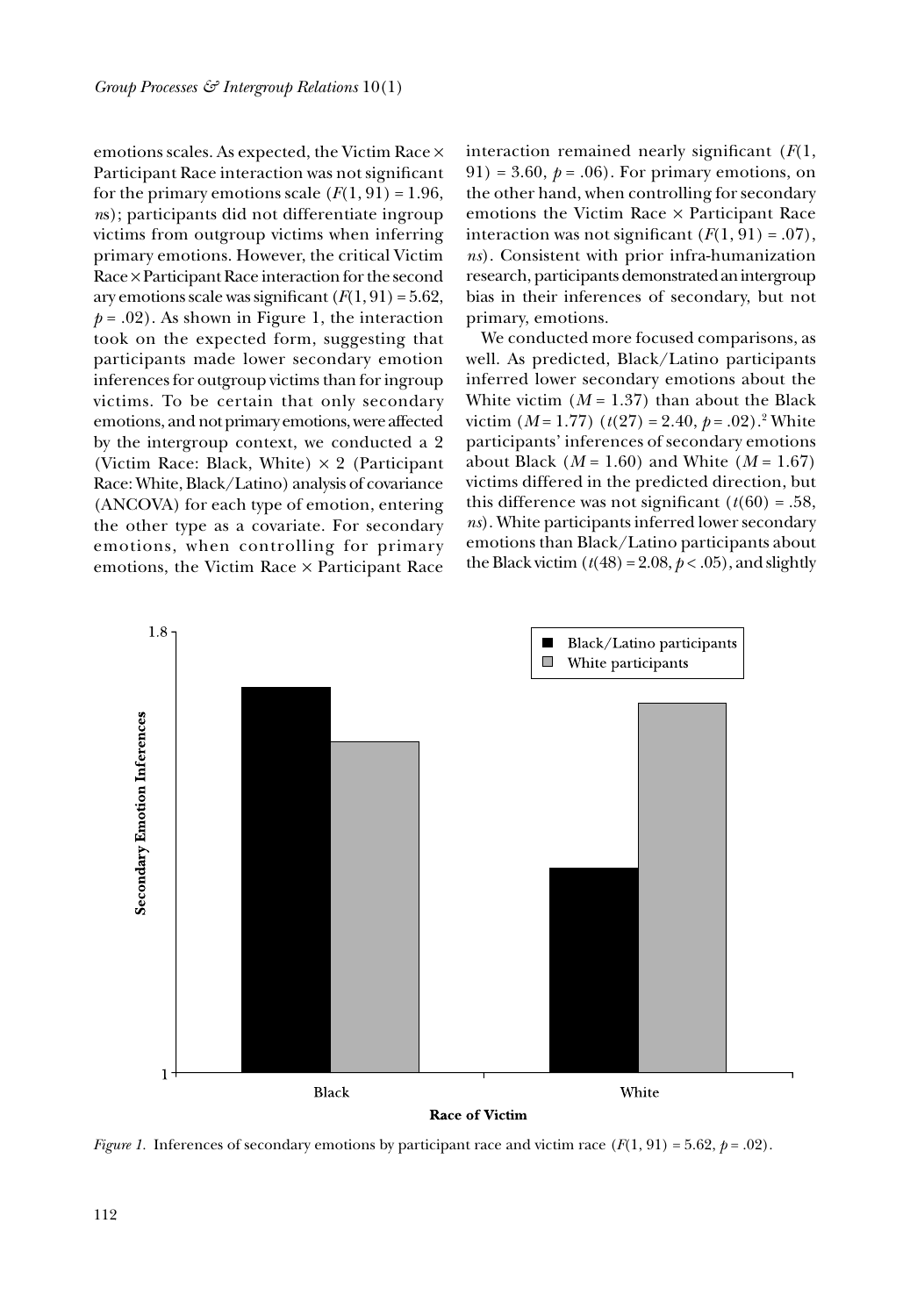higher secondary emotions than Black/Latino participants about the White victim, although this difference was not significant  $(t(39) = 1.31$ ,  $p = .20$ ).

#### *Intentions to help*

We predicted that inferences of higher secondary emotions about outgroup victims would relate to greater intentions to help Hurricane Katrina victims. Given our focus on helping intentions as an outcome of infra-humanization, we excluded from these analyses the 11 participants who reported that they had already volunteered or were currently volunteering for Hurricane Katrina relief efforts.3 We conducted binary logistic regression analyses on the aggregated data, entering intention to volunteer (a dichotomous categorical variable) as the dependent variable. Inferred secondary and primary emotions were entered as covariates. As expected, inferences of secondary emotions predicted intentions to volunteer time to help Hurricane Katrina victims, but inferences of primary emotions did not (β = 1.95, Wald = 4.43,  $p < .05$ , and β = -.27, Wald =  $.03$ , *ns*, respectively).<sup>4</sup>

To examine our hypothesis that this effect would be moderated by group context, such that inferences of secondary emotions would predict helping intentions in intergroup, but not intragroup, contexts, the theoretically pertinent analyses required looking at the relationship between inferred emotions and helping intentions separately for the intergroup and intragroup conditions. For intergroup conditions, as hypothesized, inferences of higher secondary emotions predicted intentions to volunteer time ( $\beta$  = 3.41, Wald = 7.14,  $p < .01$ ), but inferences of higher primary emotions did not ( $\beta$  = –1.98, Wald = .85, *ns*). For intragroup conditions, however, neither inferences of secondary nor primary emotions predicted intentions to volunteer time  $(\beta = -1.11)$ , Wald = .74, *ns*, and  $\beta$  = 3.55, Wald = 2.97, *ns*, respectively).

### **Discussion**

The present study provides several novel and intriguing findings. First, when observing the aftermath of a real-life natural disaster, perceivers

infra-humanized outgroup victims, denying them the same complexity of emotions that they believed ingroup victims would experience in the same situation. Specifically, people inferred that an individual outgroup victim felt less anguish, via the experience of secondary emotions such as grief, mourning, remorse, and sorrow, than an individual ingroup victim. People did not differentiate ingroup and outgroup victims on inferences of primary emotions, such as fear and sadness, as expected. These findings extend prior infra-humanization research by demonstrating that infra-humanization is not limited to the attribution of emotions as general group traits, but also manifests in inferences of others' emotional states, and that perceivers infra-humanize individualized outgroup members, just as they infra-humanize aggregated outgroups and depersonalized outgroup members.

This research also provides initial evidence that the infra-humanization of outgroup victims has some bearing on how they are treated. Lower inferences of secondary emotions—but not primary emotions—about victims related to reduced intentions to volunteer for Hurricane Katrina relief efforts. This moves beyond a simple empathy→helping link, demonstrating the importance of distinguishing primary from secondary emotions. The results imply that empathizing with a victim's experience of primary emotions (e.g. fear) does not lead to greater helping, but empathizing with a victim's experience of secondary emotions (e.g. mourning) does. It is also important to emphasize that group context (i.e. intergroup vs. intragroup) moderated this relationship; the relationship was significant for intergroup conditions, but not for intragroup conditions. In other words, inferring lower secondary emotions about ingroup victims does not relate to helping intentions, but inferring lower secondary emotions about outgroup victims does. To our knowledge, this is the first demonstration of a link between infra-humanization of outgroup victims and helping.

These results are in apparent conflict with previous research suggesting that expressions of secondary emotions by an ingroup and outgroup member elicit opposite responses from the perceiver: people respond positively when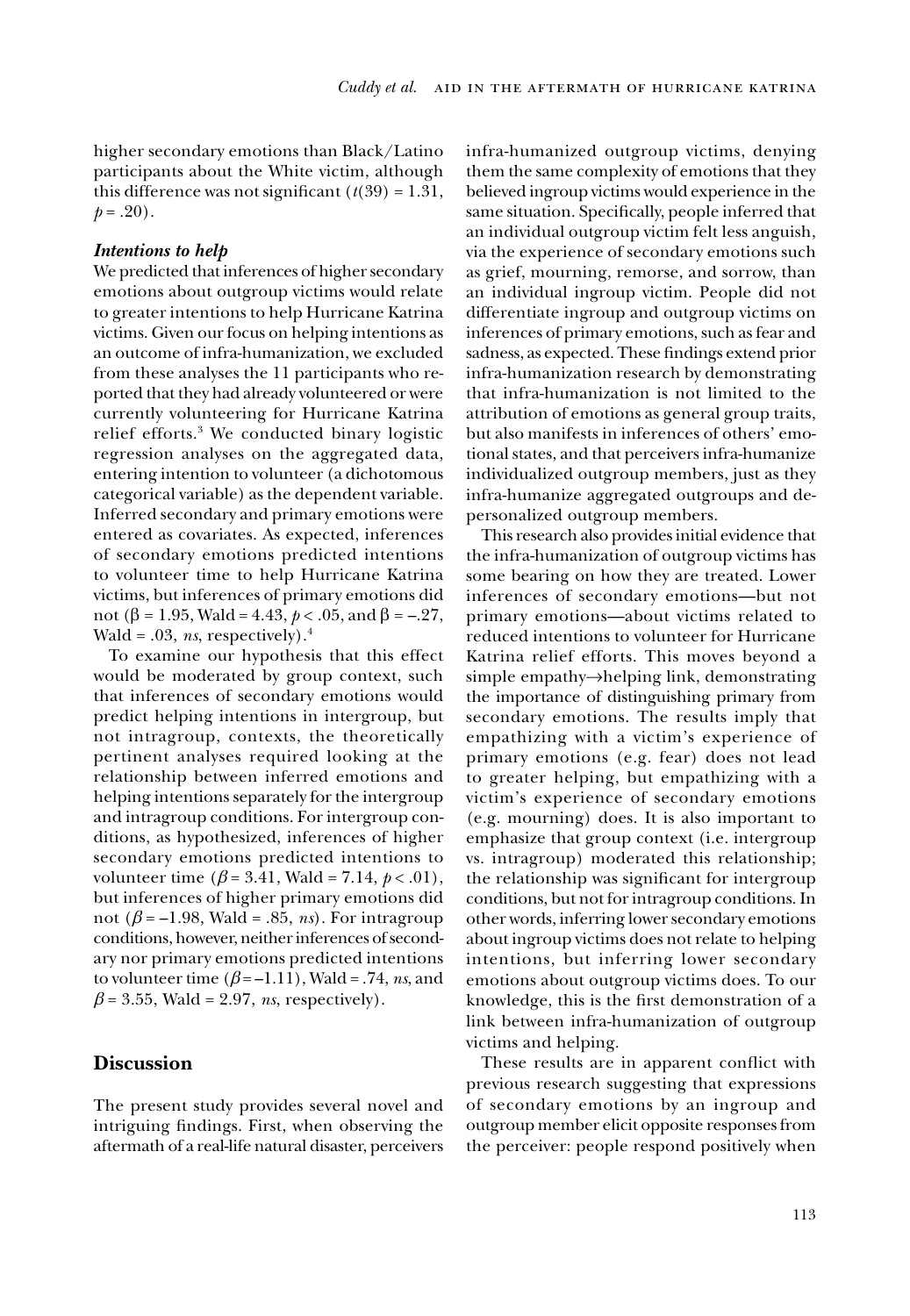ingroup members express secondary emotions, but negatively when outgroup members express those same emotions (Vaes et al., 2003). However, we believe that these two sets of results are not incongruous. Specifically, there is a critical difference between an outgroup expressing a secondary emotion and a perceiver inferring a secondary emotion about an outgroup member. In the Vaes et al. studies, outgroup members *expressed* secondary emotions; in our study, perceivers *inferred* that an outgroup member was (or was not) feeling secondary emotions. If the expression of secondary emotions by outgroups is counterstereotypic, perceivers might punish deviant outgroup members (Rudman, 1998; Rudman & Fairchild, 2004). Thus, in the case of a natural disaster, the expression of secondary emotions by outgroup victims might ironically lead to intergroup neglect rather than helping.

Although the predicted Participant Race × Victim Race interaction was significant for inferences of secondary emotions, Black/ Latino participants clearly infra-humanized White victims more than White participants infra-humanized Black victims. Our post hoc, perhaps cynical, interpretation of this result concerns the intensive media focus on racism that followed Hurricane Katrina, and which seemed to peak during data collection for this study. This unusual attention to the alleged effects of racism may have temporarily sensitized White people to expressions of racism, creating a vigilance to avoid such expressions. Unfortunately, this kind of sensitivity tends to be ephemeral (e.g. Hill & Augoustinos, 2001), so we suspect that follow-up studies would reveal significant infra-humanization in both directions. Moreover, others have shown that racial and ethnic minority group members express stronger outgroup stereotypes and greater intergroup bias than majority group members ( Judd, Park, Ryan, Brauer, & Kraus, 1995; Verkuyten, 2005). Two explanations have been offered for this difference. First, it has been attributed to differences in social desirability concerns, such that White people in the US are more concerned about appearing racist than members of US racial minority groups (Sommers &

Norton, 2006). Second, the difference has been attributed to a greater focus on color-blindness and assimilationist thinking by majority group members vs. a greater emphasis on multiculturalism by minority group members (e.g. Judd et al., 1995; Norton, Sommers, Apfelbaum, Pura, & Ariely, in press).

Some methodological shortcomings should be addressed in futures studies. First, while there is reason to believe Black and Latino victims of Hurricane Katrina would respond similarly (and analyses did indeed reveal identical trends in the Black and Latino subsamples), pooling of Black and Latino participants may have somehow distorted the results. Given practical limitations (i.e. time constraints and inadequate subsample sizes) and evidence that the two racial groups were both disproportionately affected by Hurricane Katrina (Branch, 2005; Gelineau, 2005; The Washington Post, 2005), we combined these subsamples. Second, real behavioral measures are needed to more precisely evaluate the relationship between infra-humanization and intergroup behavior. Third, our data collection method (asking people to return completed questionnaires in a self-addressed stamped envelope) may have overselected a 'helpful' sample of participants, which could have somehow influenced our results on the helping variables. Our ongoing research on this topic addresses these issues.

#### *Future directions*

If infrahumanization of outgroups reduces intergroup helping, then future research should strive to identify the conditions that cause perceivers to *humanize* outgroups, which should *promote* intergroup helping. Emphasizing intergroup similarities has proven to be an effective intervention for improving intergroup relations in some contexts (e.g. Brown, 1984; Chen & Kenrick, 2002, Study 1; Dovidio, Gaertner, Isen, & Lowrance, 1996; but see also Chen & Kenrick, 2002, Study 2; Silvia, Graham, & Hawley, 2005). Taking that idea a step further, priming an inclusive identity (i.e. supplanting 'us' vs. 'them' with just 'us') can activate helping responses toward people formerly seen as outgroup members (Dovidio et al., 1997), even in real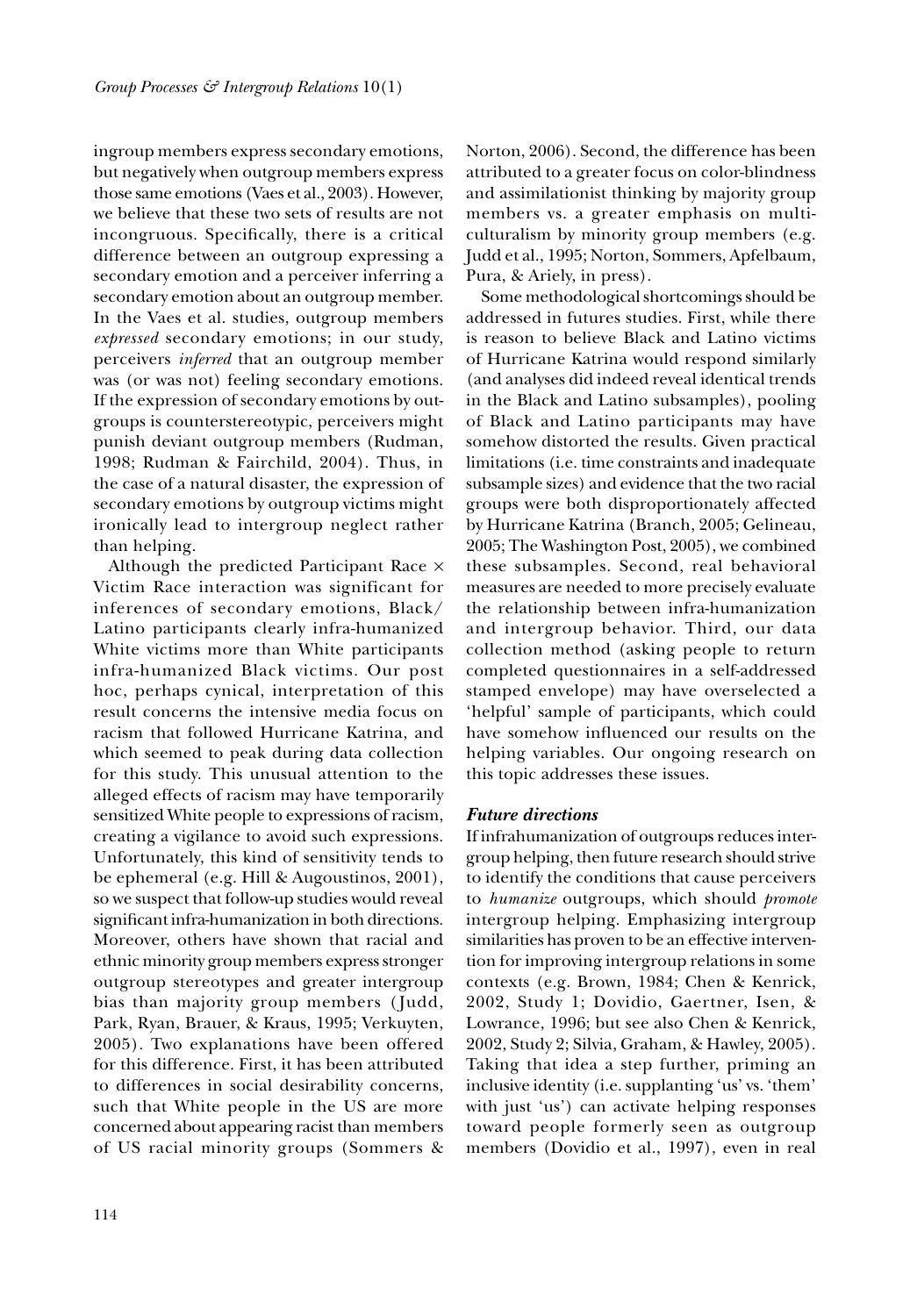emergencies (Levine et al., 2005). Moreover, perceived similarity to another person improves the likelihood that a perceiver will use projection when inferring that person's mental state (Ames, 2004a). Thus, evidence suggests that emphasizing intergroup similarity could increase the extent to which perceivers infer secondary emotions from outgroup victims, thereby improving the likelihood of intergroup helping.

The present research suggests that intergroup helping is associated with inferences about the human emotions of those in need. Further investigations should explore the mechanisms by which infra-humanization decreases intergroup helping. We suggest that one category of mediators are the emotions that perceivers themselves experience as a result of making emotion inferences about outgroup victims, or the extent to which they 'catch' the emotions of those individuals via emotional contagion (Hatfield, Cacioppo, & Rapson, 1994). People are more likely to experience the emotions of others with whom they share a common bond, from pain (Krebs, 1975) to embarrassment (Miller, 1987) to dissonance (Norton, Monin, Cooper, & Hogg, 2003). What is more, a perceiver who empathizes or sympathizes with an outgroup member is more likely to offer help (Batson et al., 1997; Cuddy, Fiske, & Glick, in press). Teaching people to humanize outgroups has even been proposed as an effective tool in healing the wounds of past intergroup conflict and reducing the chance of future intergroup conflict (Staub, Pearlman, Gubin, & Hagengimana, 2005). To the extent that individuals perceive members of outgroups as either similar to themselves, or as experiencing secondary emotions, or both, the tepid response to tragedies when victims are seen as outgroups might be improved.

#### **Notes**

- 1. A notable exception can be found in Castano & Giner-Sorolla's (2006) infra-humanization studies, in which participants were asked whether a group has the capacity to feel primary and secondary emotions.
- 2. The pattern of means for Black participants alone followed the same pattern as found for

Black and Latino participants combined, with higher inferences of secondary emotions for Black victims than for White victims (Black participants: *M*s = 1.81 and 1.60, Latino participants: *M*s = 1.70 and 1.10).

- 3. Infrahumanization analyses (i.e. analyses looking at effects of participant race and target race on inferences of primary and secondary emotions) without the 11 participants who had already volunteered for relief efforts (*n* = 80) did not differ from the results with the full sample (*n* = 91). For the 2 (Victim Race: Black, White)  $\times$  2 (Participant Race: White, Black/ Latino) multivariate ANOVA, the Victim Race × Participant Race interaction was not significant for the primary emotions scale, but was significant for secondary emotions  $(F(1, 80) = 1.13, ns, and F(1, 80) = 6.25,$  $p = .01$ , respectively). For the 2 (Victim Race: Black White)  $\times$  2 (Participant Race: White, Black/Latino) ANCOVAs (one for each type of emotion, entering the other type as a covariate), inferences of secondary emotions remained significant, and inferences of primary emotions remained nonsignificant  $(F(1, 80) = 5.41, p = .02,$ and  $F(1, 80) = .51$ , *ns*, respectively).
- 4. Of the 80 participants who had not already volunteered for Katrina relief efforts, 25% of the participants in the intragroup conditions reported intentions to volunteer and 17% in the intergroup conditions reported intentions to volunteer. This was not a significant difference  $(\chi^2(1) = .67, ns)$ .

## **Acknowledgements**

This research was supported by a National Science Foundation grant (#0554909) awarded to the first and third authors. We thank Zoe Chen for her help with data collection. We also thank Roger Giner-Sorolla, Jacques-Philippe Leyens, and an anonymous reviewer for helpful feedback on a draft of this manuscript.

#### **References**

- Ames, D. R. (2004a). Strategies for social inference: A similarity contingency model of projection and stereotyping in attribute prevalence estimates. *Journal of Personality and Social Psychology*, *5*, 573–585.
- Ames, D. R. (2004b). Inside the mind reader's tool kit: Projection and stereotyping in mental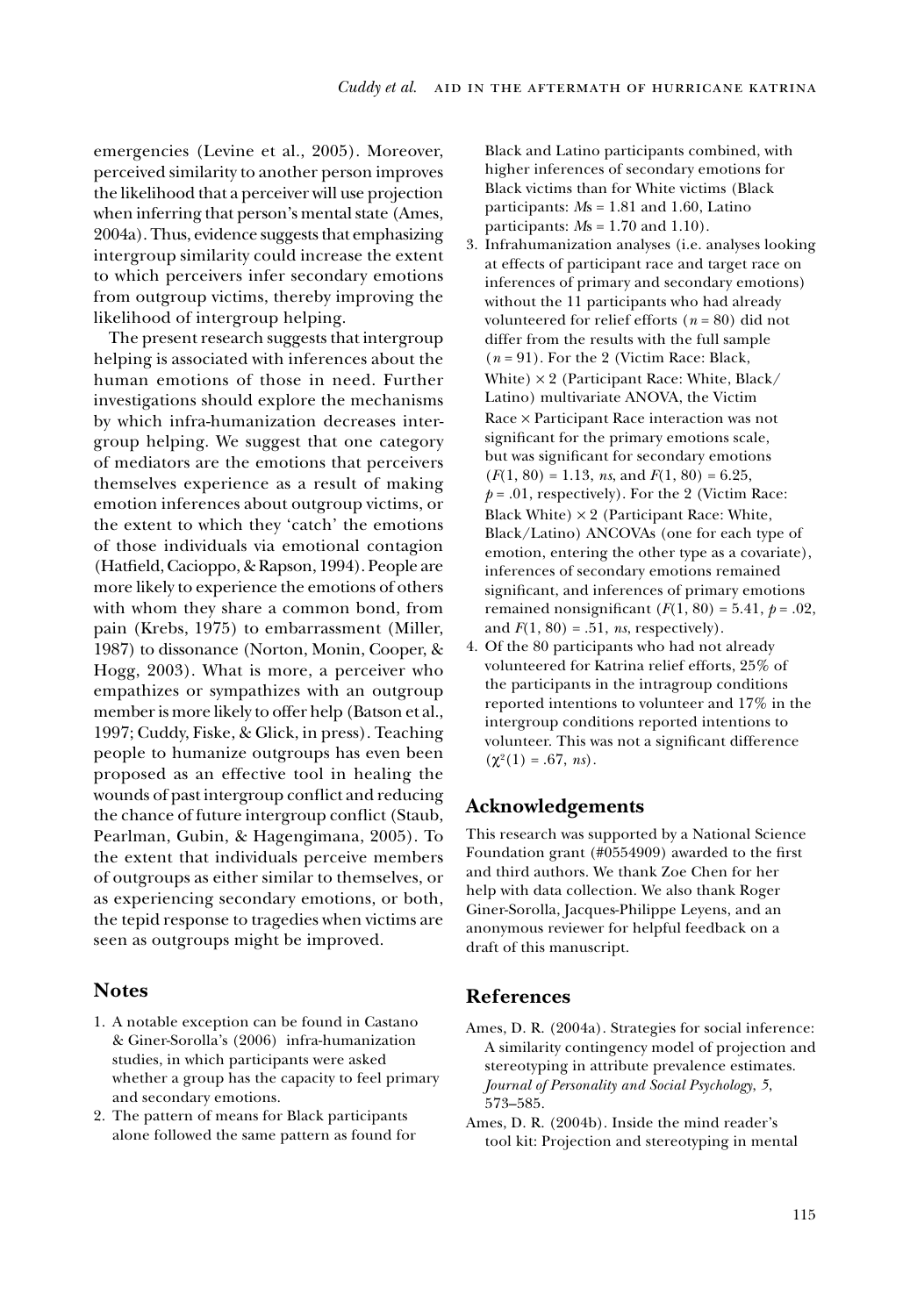state inference. *Journal of Personality and Social Psychology, 87*, 340–353.

Associated Press (2005, November 3). Brown joked in e-mail as Katrina churned. *MSNBC.* Retrieved July 1, 2006, from http://www.msnbc.msn.com/ id/9912186/.

- Batson, C. D., Batson, J. G., Slingsby, J. K., Harrell, K. L., Peekna, H. M., & Todd, R. M. (1991). Empathic joy and the empathy-altruism hypothesis. *Journal of Personality and Social Psychology , 61*, 413–426,
- Batson, C. D., Chang, J., Orr, R., & Rowland, J. (2002). Empathy, attitudes and action: Can feeling for a member of a stigmatized group motivate one to help the group? *Personality and Social Psychology Bulletin, 28*, 1656–1666.

Batson, D. C., Lishner, D. A., Cook, J., & Sawyer, S. (2005). Similarity and nurturance: Two possible sources of empathy for strangers. *Basic and Applied Social Psychology, 27,* 15–25.

Batson C. D., Polycarpou M. P., Harmon-Jones E., Imhoff H. J., Mitchener E. C., Bednar L. L. et al. (1997). Empathy and attitudes: Can feeling for a member of a stigmatized group improve feelings toward the group? *Journal of Personality and Social Psychology , 72*, 105–118.

Batson, C. D., Turk, C. L., Shaw, L. L., & Klein, T. R. (1995). Information function of empathic emotion: Learning that we value the other's welfare. *Journal of Personality and Social Psychology, 68*, 300–313.

Bertrand, M., & Mullainathan, S. (2004). Are Emily and Greg more employable than Lakisha and Jamal? A field experiment on labor market discrimination. *American Economic Review*, *94*, 991–1013.

Branch, A. (2005, November 21). New Orleansarea Honduran residents have extra burden. *Duluth News Tribune,* Article 13227406*.* Retrieved November 21, 2005, from http://www. duluthsuperior.com/mld/duluthsuperior/news/ nation/13227406.htm.

Breed, A. G. (2005, September 4). New Orleans left to the dead and dying. Associated Press. Retrieved September 9, 2005, from http://www. ftimes.com/main.asp?Section ID=1.

Brewer, M. B, & Brown, R. J. (1998). Experimentation in social psychology. In D.T. Gilbert, S.T. Fiske, & G. Lindzey (Eds.), *The handbook of social psychology* (Vol. 2, 4th ed.). New York: McGraw-Hill.

Brown, R. J. (1984). The effects of intergroup similarity and cooperative vs. competitive

orientation on intergroup discrimination. *British Journal of Social Psychology*, *23*, 21–33.

- Castano, E., & Giner-Sorolla, R. (2006). Not quite human: Infra-humanization as a response to collective responsibility for intergroup killing. *Journal of Personality and Social Psychology, 90*, 804–819*.*
- Chen, F. F., & Kenrick, D. T. (2002). Repulsion or attraction? Group membership and assumed attitude similarity. *Journal of Personality and Social Psychology, 83*, 111–125.

Cialdini, R. B., Brown, S. L., Lewis, B. P., Luce, C., & Neuberg, S. L. (1997). Reinterpreting the empathy-altruism relationship: When one into one equals oneness. *Journal of Personality and Social Psychology, 73*, 481–494.

Corneille, O., & Leyens, J.-Ph. (1994). Catégories, categories sociales et essentialisme psychologique [Categories, socialcategories and psychological essentialism]. In R. Bourhis & J.-Ph. Leyens (Eds.), *Stéréotypes, discrimination et rapports intergroup [Stereotypes, discrimination and intergroup relations].* Liège: Mardaga.

Crocker, J., Major, B., & Steele, C. (1998). Social stigma. In D. T. Gilbert, S.T. Fiske, & G. Lindzey (Eds.), *The handbook of social psychology* (Vol.2, 4th ed.) New York: McGraw-Hill.

Cuddy, A. J. C., Fiske, S. T., & Glick, P. (in press). The BIAS map: Behavior from intergroup affect and stereotypes. *Journal of Personality and Social Psychology.*

Demoulin, S., Leyens, J-Ph., Paladino, M.P., Rodrigues-Torres, R., Rodriguez-Perez, A., & Dovidio, J.F. (2004). Dimensions of 'uniquely' and 'non-uniquely' human emotions. *Cognition & Emotion, 18*, 71–96.

Dovidio, J.F, Gaertner, S.L., Isen, A. M., & Lowrance, R. (1996). Group representations and intergroup bias: Positive affect, similarity, and group size. *Personality and Social Psychology Bulletin, 21*, 856–865.

Dovidio, J.F, Gaertner, S.L., Validzic, A., Matoka, K., Johnson, B., & Frazier, S. (1997). Extending the benefits of recategorization: Evaluations, selfdisclosure, and helping. *Journal of Experimental Social Psychology, 33*, 401–420.

Galinsky, A. D., & Ku, G. (2004). The effects of perspective-taking on prejudice: The moderating role of self-evaluation. *Personality and Social Psychology Bulletin, 30*, 594–604.

Galinsky A. D., & Moskowitz, G. B. (2000). Perspective-taking: Decreasing stereotype expression, stereotype accessibility, and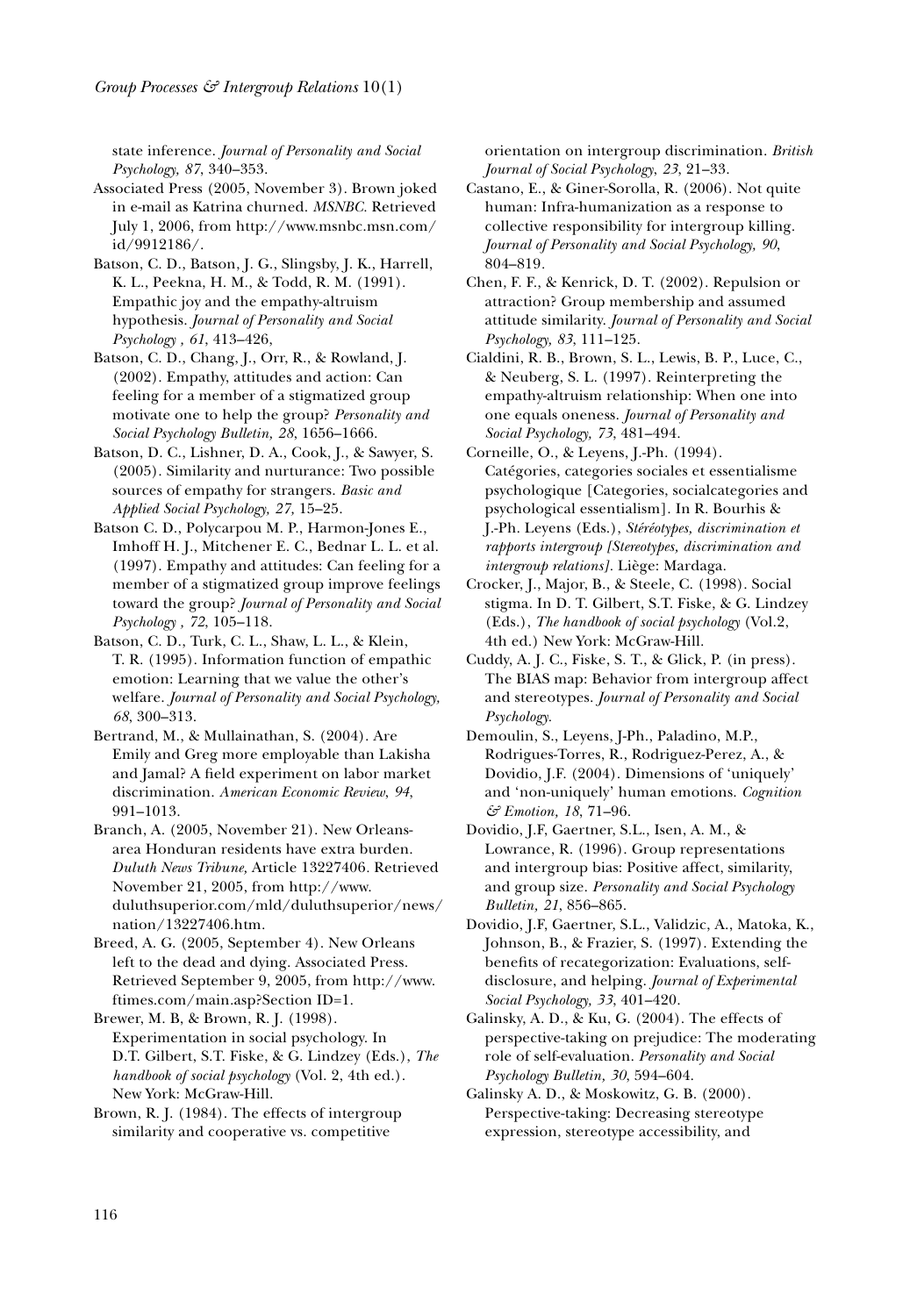in-group favoritism. *Journal of Personality and Social Psychology , 78*, 708–724.

- Gelineau, K. (2005, November 19). Civil rights leaders: Hispanic immigrants unpaid for Katrina work. *The Miami Herald,* Article 13212330. Retrieved November 19, 2005, from http:// www.miami.com/mld/miamiherald/business/ national/13212330.htm.
- Giles, H., & Coupland, N. (1991). Language: Contexts and consequences. Montely, CA: Brooks/ Cole.
- Harris, L. T., & Fiske, S. T. (in press). Dehumanizing the lowest of the low. New imaging responses to extreme outgoups. *Psychological Science*.
- Hatfield, E., Cacioppo, J.T., & Rapson, R.L. (1994). *Emotional contagion*. New York: Cambridge University Press.
- Hill, M. E., & Augoustinos, M. (2001). Stereotype change and prejudice reduction: Short- and long-term evaluation of a cross-cultural awareness programme. *Journal of Community & Applied Social Psychology, 11,* 243–262.
- Hornstein, H. A. (1978). Promotive tension and prosocial behavior: A Lewinian analysis. In L. Wispé (Ed.), *Altruism, sympathy, and helping: Psychological and sociological principles* (pp. 177–207). San Diego, CA: Academic Press.
- Judd, C. M., Park, B., Ryan, C. S., Brauer, M., & Kraus, S. (1995).Stereotypes and ethnocentrism: Diverging interethnic perceptions of African American and white American youth. *Journal of Personality and Social Psychology, 69*, 460–481.
- Kogut, T., & Ritov, I. (2005a). The singularity effect of identified victims in separate and joint evaluations. *Organizational Behavior and Human Decision Processes, 97*, 106–116.
- Kogut, T., & Ritov, I. (2005b). The 'identified victim' effect: An identified group, or just a single individual? *Journal of Behavioral Decision Making, 18*, 157–167.
- Krebs, D. (1975). Empathy and altruism. *Journal of Personality and Social Psychology, 32*, 1134–1146.
- Levine, M., Prosser, A., Evans, D., & Reicher, S. (2005). Identity and emergency intervention: How social group membership and inclusiveness of group boundaries shapes helping behavior. *Personality and Social Psychology Bulletin, 31*, 443–453.
- Levitt, S. D., & Dubner, S. J. (2005, April 17). Trading up: Where do baby names come from? *Slate*. Retrieved September 9, 2005, from http:// www.slate.com/id/2116505.
- Leyens, J. P., Cortes, B., Demoulin, S., Dovidio, J. F., Fiske, S. T., Gaunt, R. et al. (2003). Emotional prejudice, essentialism, and nationalism: The 2002 Tajfel Lecture. *European Journal of Social Psychology, 33*, 703–717.
- Leyens, J. P., Paladino, M. P., Rodriguez, R. T., Vaes, J., Demoulin, S., Rodriguez, A. P. et al. (2000). The emotional side of prejudice: The attribution of secondary emotions to ingroups and outgroups. *Personality and Social Psychology Review, 4*, 186–197.
- Leyens, J. P., Rodriguez-Perez, A., Rodriguez-Torres, R., Gaunt, R., Paladino, M. P., Vaes, J. et al. (2001). Psy chological essentialism and the differential attribution of uniquely human emotions to ingroups and outgroups. *European Journal of Social Psychology, 31*, 395–411.
- Miller, R.S. (1987). Empathic embarrassment: Situational and personal determinants of reactions to the embarrassment of another. *Journal of Personality and Social Psychology, 53*, 1061–1069.
- Munnell, A., Tootell, G. M. B., Brown, L. E., & McEneaney, J. (1996). Mortgage lending in Boston: Interpreting HMDA data. *American Economic Review 86*, 25–53.
- Norton, M., Monin, B., Cooper, J., & Hogg, M. (2003) Vicarious dissonance: Attitude change from the inconsistency of others. *Journal of Personality and Social Psychology*, *85*, 47–62.
- Norton, M.I., Sommers, S.R., Apfelbaum, E.P., Pura, N., & Ariely, D. (in press). Colorblindness and interracial interaction: Playing the 'political correctness game.' *Psychological Science*.
- Paladino, M. P., Leyens, J. P., Rodiguez, R. Rodriguez, A. Gaunt, R., & Demoulin, S. (2002). Differential association of uniquely and non uniquely human emotions with the ingroup and the outgroup. *Group Processes & Intergroup Relations, 5*, 105–117.
- Rothbart, M., & Taylor, M. (1992). Category labels and social reality: Do we view social categories as natural kinds? In G.R.Semin & K. Fiedler (Eds.), *Language, interaction and social cognition*. Thousand Oaks, CA: Sage Publications.
- Rudman, L. A. (1998). Self-promotion as a risk factor for women: The costs and benefits of counterstereotypical impression management. *Journal of Personality and Social Psychology, 74*, 629–645.
- Rudman, L. A., & Fairchild, K. (2004). Reactions to counterstereotypic behavior: The role of backlash in cultural stereotype maintenance. *Journal of Personality and Social Psychology, 87*, 157–176.